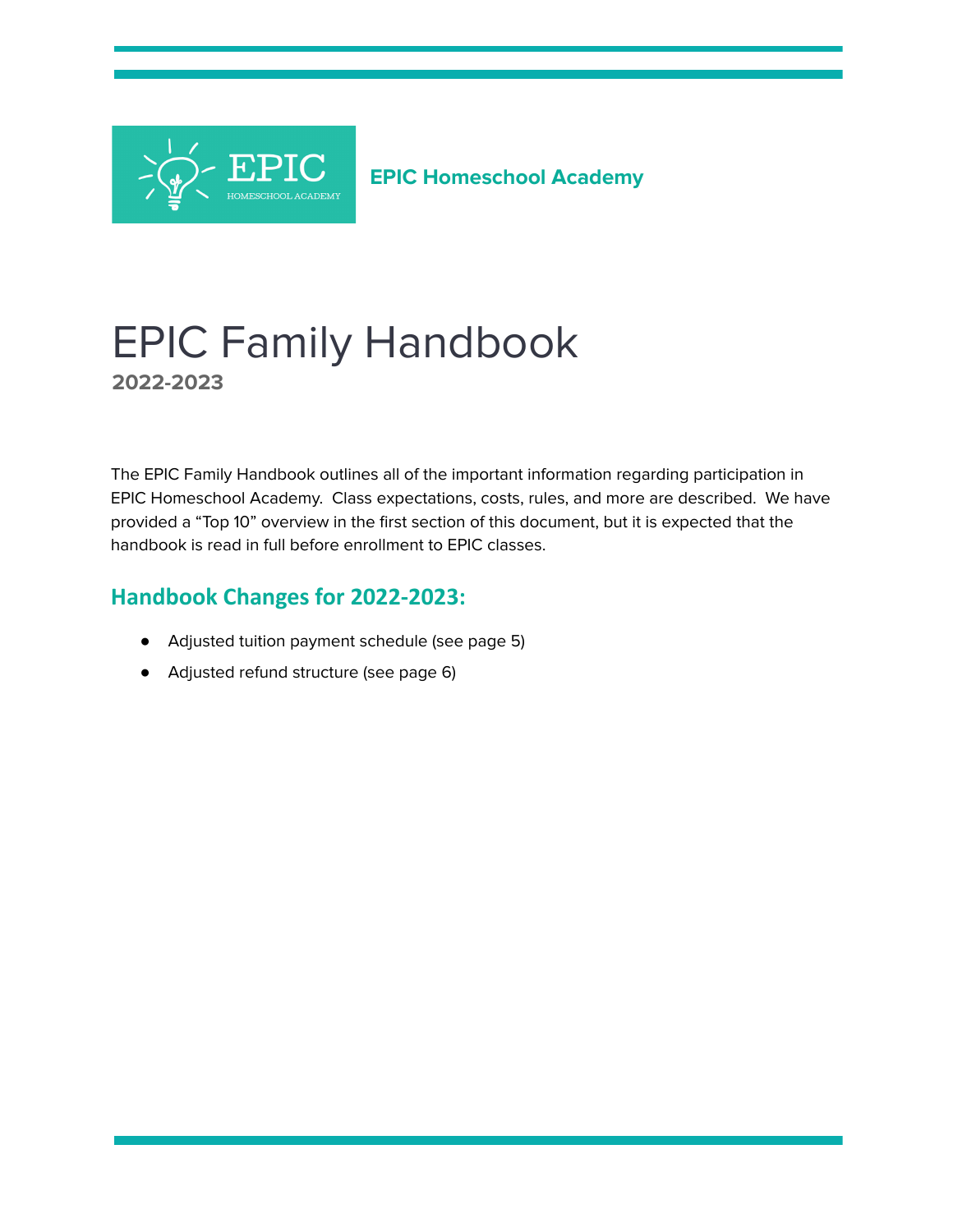

# **Table of Contents**

| 1. | <b>Overview</b>               |                                   | p. 3 |       |
|----|-------------------------------|-----------------------------------|------|-------|
| 2. | <b>What is EPIC Academy?</b>  |                                   | p. 4 |       |
|    | 3. Statement of Faith         |                                   | p. 5 |       |
| 4. | <b>Class Information</b>      |                                   |      | p. 5  |
|    | a.                            | <b>Tuition and Fees</b>           |      |       |
|    |                               | b. Paying Balance                 |      |       |
|    | C.                            | <b>Discounts and Scholarships</b> |      |       |
|    | d.                            | <b>Expectations</b>               |      |       |
|    | e.                            | <b>Course Catalog</b>             |      |       |
|    | 5. Freedom to Learn Plan      |                                   | p. 8 |       |
| 6. | <b>Policies</b>               |                                   |      | p. 10 |
|    | a.                            | <b>Homework Turn In</b>           |      |       |
|    |                               | b. Grades                         |      |       |
|    | C <sub>1</sub>                | <b>Dress Code</b>                 |      |       |
|    | d.                            | Technology                        |      |       |
| 7. |                               | <b>Conduct &amp; Behavior</b>     |      | p. 12 |
| 8. | <b>EPIC Monday Procedures</b> |                                   |      | p. 13 |
| 9. | Safety                        |                                   |      | p. 15 |
|    | а.                            | <b>Cancelation Policy</b>         |      |       |
|    |                               | 10. Volunteer Requirement         |      | p. 16 |
|    |                               | 11. Peace Church                  |      | p. 16 |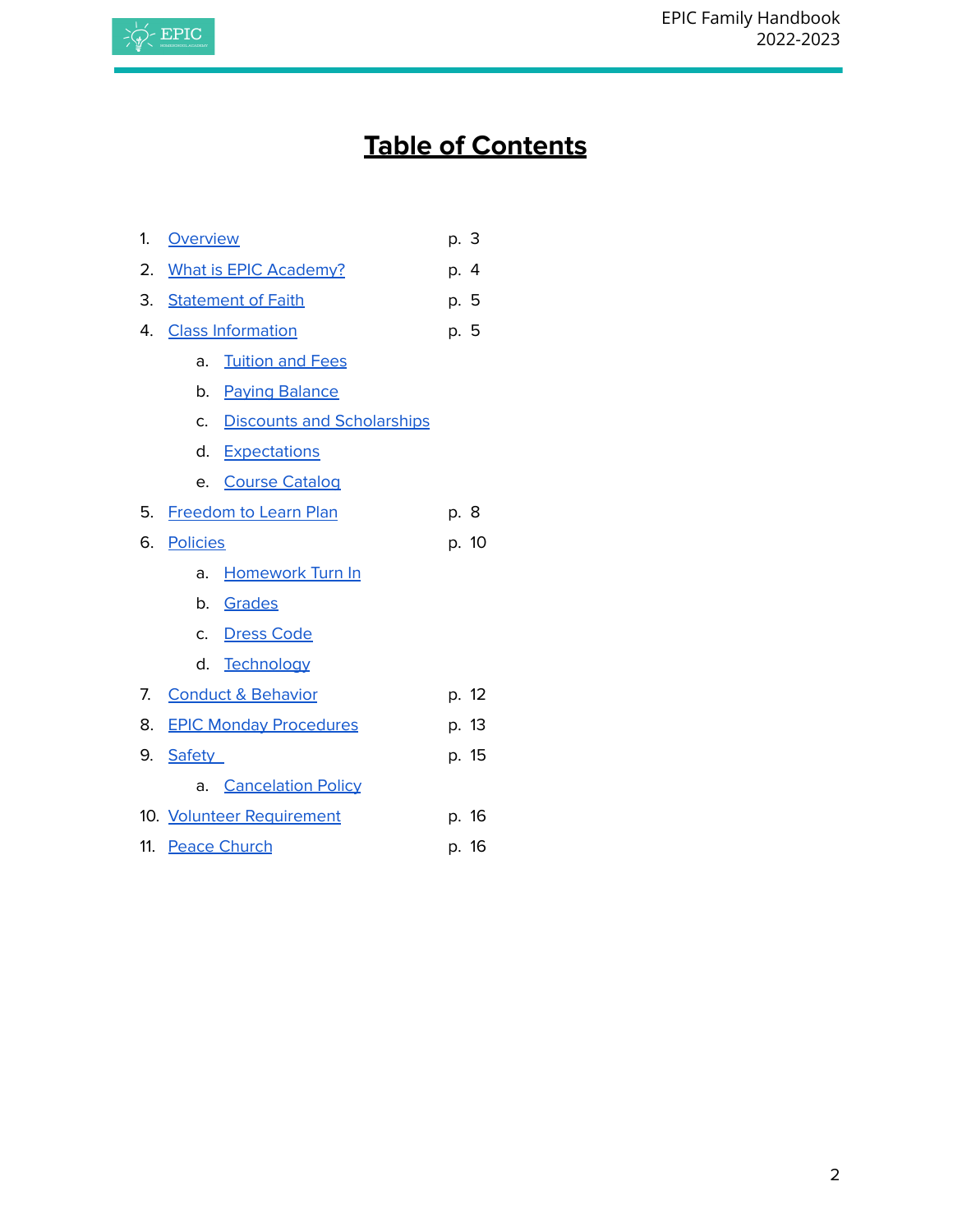

## **Overview**

<span id="page-2-0"></span>These are the Top 10 questions asked of EPIC. You are still required to sign off in agreement with all components of this handbook, but having this FAQ list may be useful for future reference.

- 1. **How much do classes cost? Do I have to pay it all at once?** Classes range from \$225-375 for the year depending on grade level. The K/1 block is \$950. This fee is split into two equal payments and some classes may have additional supply fees.
- 2. **Does my student have to do homework and projects?** Yes. Without prior arrangements, all coursework is required to meet our academic excellence core value.
- 3. **What if a class is not a good fit for my student?** We encourage parents to reach out to instructors to help put adaptations in place if the fit is related to any personal, emotional, or educational issue. We offer the ability to transfer tuition payments to other available classes. Tuition refunds of 50% before the 2nd week of the semester.
- 4. **Do you require parent involvement?** Each EPIC family must volunteer for at least one service area or select the buy-out option. Parents are also expected to partner with teachers and hold their children accountable. Some parental involvement with homework in elementary classes should be expected.
- 5. **How will EPIC maintain a safe environment?** Every class and study hall takes attendance. The only unlocked entrance is monitored at all times. We have procedures in place for all manner of inclement weather and threats. All of our instructors undergo a background check and have been vetted by the EPIC Board. Please note our Freedom to Learn Plan with regards to mitigations for illness and other events.
- **6. Do I have to be a Christian to attend EPIC?** Each family must sign an agreement to our handbook and statement of faith. EPIC teaches, disciples, and encourages a Christian worldview in all classes and extracurricular events. While it is not required to have a personal relationship with Christ, we ask for respect and adherence to our model.
- 7. **Is there a dress code?** We ask parents to encourage student dress to reflect modesty and appropriate coverage.
- 8. **Are personal technology devices allowed?** Students are allowed to have cell phones with them, but they are not to be taken out in class unless instructed to by the teacher. To build community, we ask technology only be used for academic purposes during breaks, lunch, and study hall periods.
- 9. **What technology is required for participation in EPIC Classes?** All parents and older students will need a Praxi School Portal account to see homework, grades, and more. An active email account must be on file to receive weekly EPIC announcements. Students will need access to the internet and printer regularly. Some classes may require the use of google drive products, flip grid, and more to continue the learning throughout the week.
- 10. **Are you a ministry of Peace Church?** Peace Church offers use of their facilities and resources to EPIC as a community partner, not as a direct ministry of their church.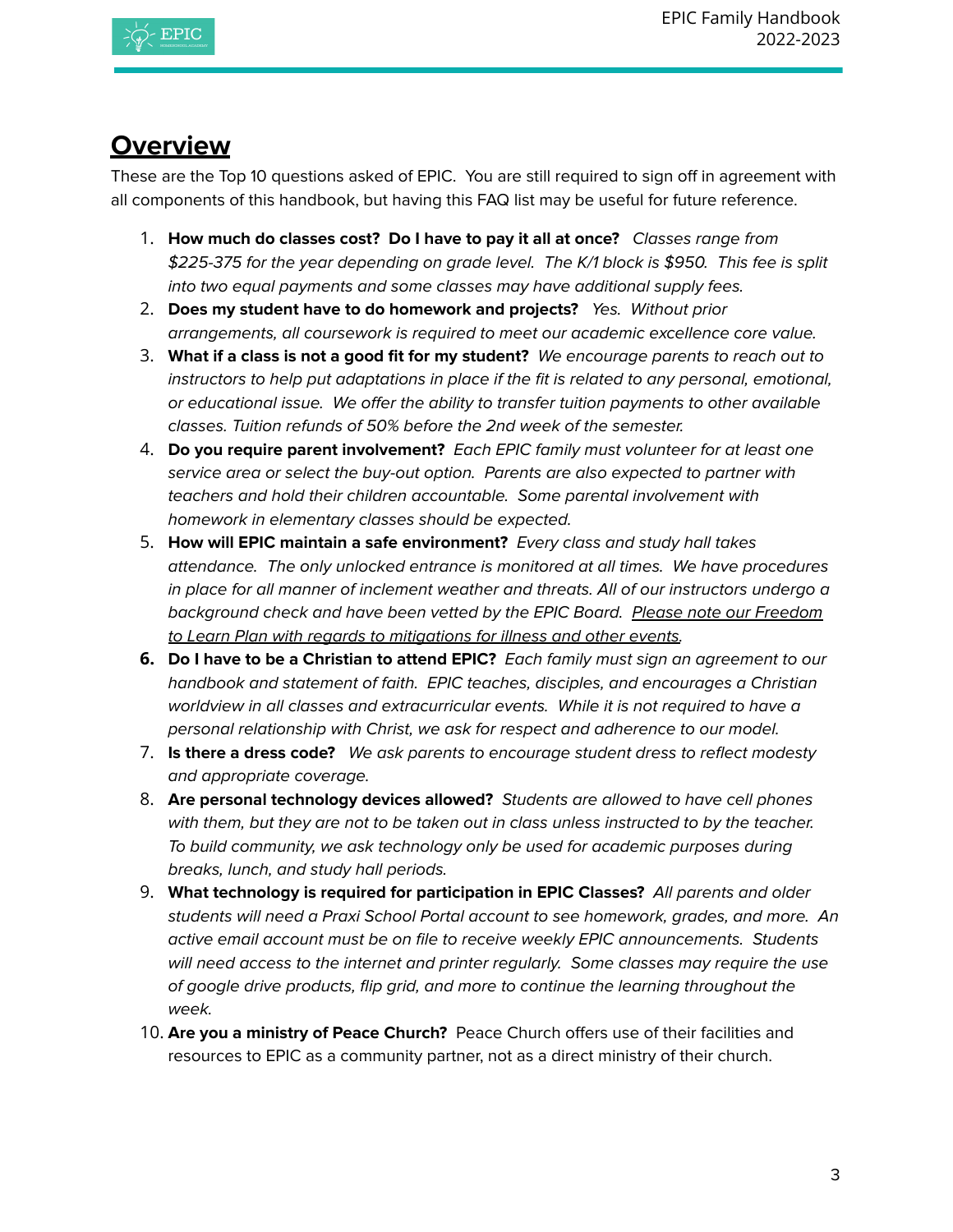

# <span id="page-3-0"></span>**What is EPIC Academy?**

Since its founding in 2015, EPIC Homeschool Academy has driven to **E**mpower **P**arents and **I**nspire **C**hildren in their homeschooling journeys. By offering one-day-a-week classes and a community of like-minded families, students are inspired by experts in content area fields and parents are equipped to help their children to achieve excellence in academics, faith, and service.

EPIC Academy has five core values:

- **1. Academic excellence:** EPIC strives to build curiosity and wonder while preparing minds for whatever future lies ahead. This is not an ancillary program, and with most classes, an investment of time and effort throughout the week is required.
- **2. Authentic, project-based learning:** Students will participate in many hands-on experiments and projects in each of their classes. We believe that the very best learning happens when students are engaged in their learning for real, authentic purposes.
- **3. Community:** Interactive classes, engaged teachers who love the Lord, and EPIC family events and service projects give EPIC students and parents a sense of belonging.
- **4. Discipleship:** EPIC desires to be a place where children are encouraged to deepen their spiritual walk with Christ. Weekly chapel services and teachers who focus on teaching their content through a Biblical worldview are ways we encourage this growth at all levels.
- **5. Service:** Quarterly service projects help refocus attention beyond the bubble sphere of our community. World and local organizations are served in intentional and hands-on ways. Students are also encouraged to serve their EPIC community by helping with the "behind the scenes" needs to keep Monday classes running.

EPIC will serve as a launchpad for subjects that are more challenging to do in a homeschool setting, or that are best taught in a setting of community classes such as science, art, foreign language, physical education, writing, and worship.

EPIC Academy admits students of any race, color, national and ethnic origin to all the rights, privileges, programs, and activities generally accorded or made available to students in our programming. It does not discriminate on the basis of race, color, national and ethnic origin in administration of its educational policies, admissions policies, scholarship, or other EPIC-administered programs.

Students or families who choose not to maintain the standards set forth in this handbook or statement of faith or have a significant impact on the safety of fellow EPIC students and staff may be asked to leave. The EPIC Board reserves the right to revoke enrollment of students who become a disruption to the vision and purpose of EPIC or safety concern to the EPIC family.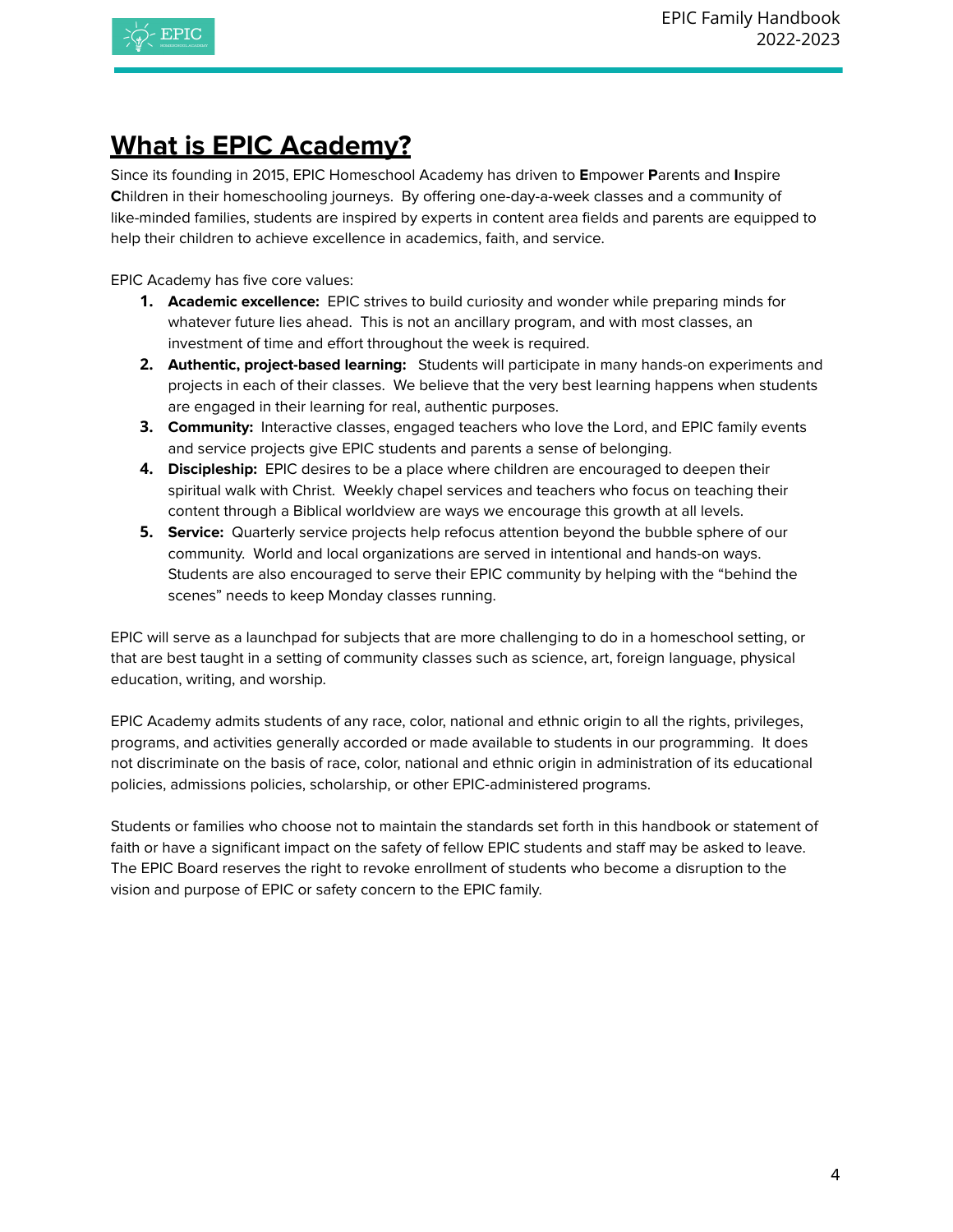

# <span id="page-4-0"></span>**Statement of Faith**

All of our classes will be taught through the lens of the EPIC Statement of Faith. We believe:

- The Bible is the inspired, infallible Word of God and the ultimate authority in faith and life.
- There is one God, who is eternally existent in three persons: God the Father, God the Son, and God the Holy Spirit.
- Man, though created in God's image, has been separated from God by sin through birth and by choice. As a result, man is totally unable to justify himself before God.
- We believe God created man in His image, uniquely separated from the rest of creation. We were created male and female with distinct roles to play in His kingdom.
- Jesus Christ came to earth as a man without sin conceived by the Holy Spirit, born of the virgin Mary. Jesus died on the cross as our substitute sufferer; the sacrifice that paid the penalty for our sins. Three days later, he rose again and is seated with God in heaven. He will return again to make all things new.
- God sent the Holy Spirit who testifies of Jesus, convicts us of sin, and quides and empowers us to live a life that glorifies Him.
- God's love for mankind was the motivation for Christ to come and die for us.
- Salvation and eternal life are offered grace through faith as a free gift to each person.
- Genuine trust in Christ will result in a commitment to Him, love for Him, and a desire to please God.

All EPIC families must sign an acknowledgment and understanding of this statement of faith, how it impacts the culture and classrooms of EPIC, and agree to respect these beliefs. It is not required for students to have a personal relationship with Jesus Christ, but it is expected the faith-based worldview in which EPIC began and continues to operate will be regarded.

# <span id="page-4-1"></span>**Class Information**

## <span id="page-4-2"></span>**Tuition and Fees**

While enrollment is for a full year, we have split tuition into two payments for your convenience. Half is due on August 15, 2022, and half is due on January 9th, 2023. One exception is Odyssey of the Mind which has the full amount due at the start of the year. **Class supply and curriculum fees are costs beyond tuition and are non-refundable.** Yearly tuition rates for 2022-2023 are as follows:

- The **Kindergarten-1 st Grade** class will be \$950 per child for the entire year. P.E. is included with the enrichment class.
- **Elementary** Classes will be \$225 per child per class.
- **Middle School and High School** classes will be \$350 per child per class, except Chemistry, which is \$375 because it is a two-hour class.
- **● Study Hall** is \$50 per class period. Students who are not in class and not picked up from EPIC or with a parent must be enrolled in study hall. K/1 students may not be in study hall without a parent.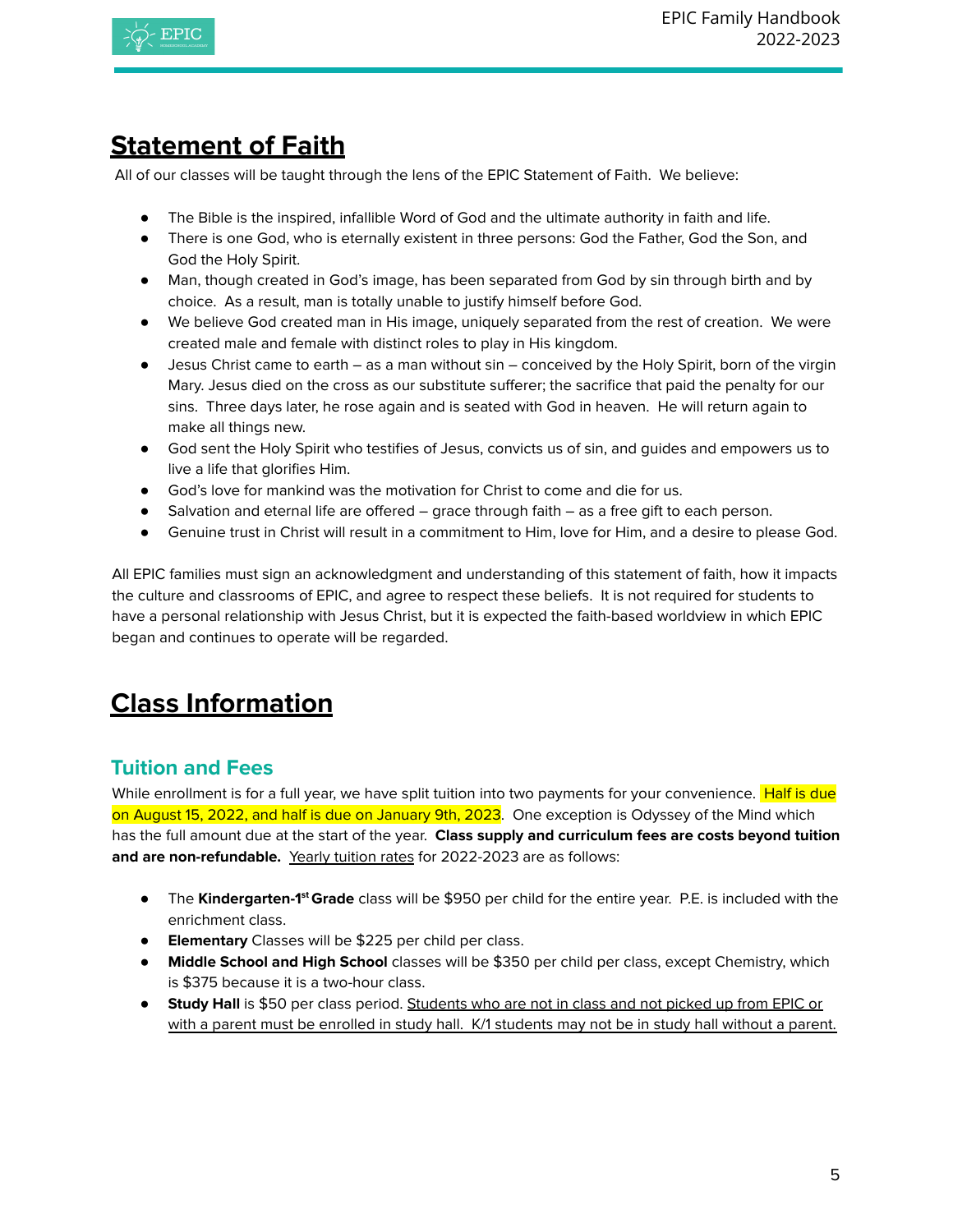## **Other Costs and Refunds**

- A \$50 per child non-refundable registration fee is due at the time of registration.
- Books and school supplies are NOT included in tuition costs. Some may be purchased through EPIC and charged to the parent account. Curriculum fees will be published later in the summer and due with the 1st Semester's tuition.
- Enrollment is for an entire year of classes, with payment split into two halves. If a class or classes need to be dropped during a semester, **requests for refunds will follow this schedule:**
	- Tuition can be transferred to a replacement class (not for a sibling or future invoice)
	- Class supply fees are non-refundable
	- 50% tuition cost refunded after Week 1 of the semester (Withdraw by September 11, January 15)
	- No refund after Week 2 of the semester
	- Supply or curriculum fees are non-refundable
- Refunds are not given for missed classes due to absence, snow day, declared emergency, or act of God. Class activities and homework will be provided in a virtual format to continue learning and meeting course objectives.

## **Paying Tuition Balance**

<span id="page-5-0"></span>There are three primary ways you can pay your tuition balance. Late fees may apply and are outlined below.

- **● Pay on the Praxi Portal**
	- **You can pay your balance for free using the ACH/Electronic Check processing** on the PraxiParent portal. This is the most efficient way to pay! **You can also have your information saved for easy future payments!**
	- If you select to pay by credit card you will incur a 3% fee.
- **Pay with check or cash**
	- Checks can be made out to EPIC Academy and mailed to Jen Spica at 2599 Ridge Top Dr. Byron Center, MI 49315.
	- Checks and cash can also be dropped off in person (please set a time to meet) to one of the executive board members (Karen Miedema, Sonny Huisman, or Jen Spica).
	- If mid-year, these can be handed in at the study hall desk at EPIC.
- **Late Fees**
	- Late fees may apply.
	- Fees are charged at 5% per week late.
- **Reimbursement**
	- For any tuition reimbursement (100% before August 15th, 50% before September 15), the reimbursement will be posted to the student's account.
	- It can be applied to a new class or to the next semester's bill.
	- A check will be written upon request. Please give 2 weeks for delivery.

### **Discounts and Scholarships**

<span id="page-5-1"></span>One of the frequently asked questions concerns discounts or scholarships. The EPIC Board is happy to announce the following programs available beginning the 2022-2023 academic year. More information will be provided in late spring/early summer as well as the instructional steps for applying for aid.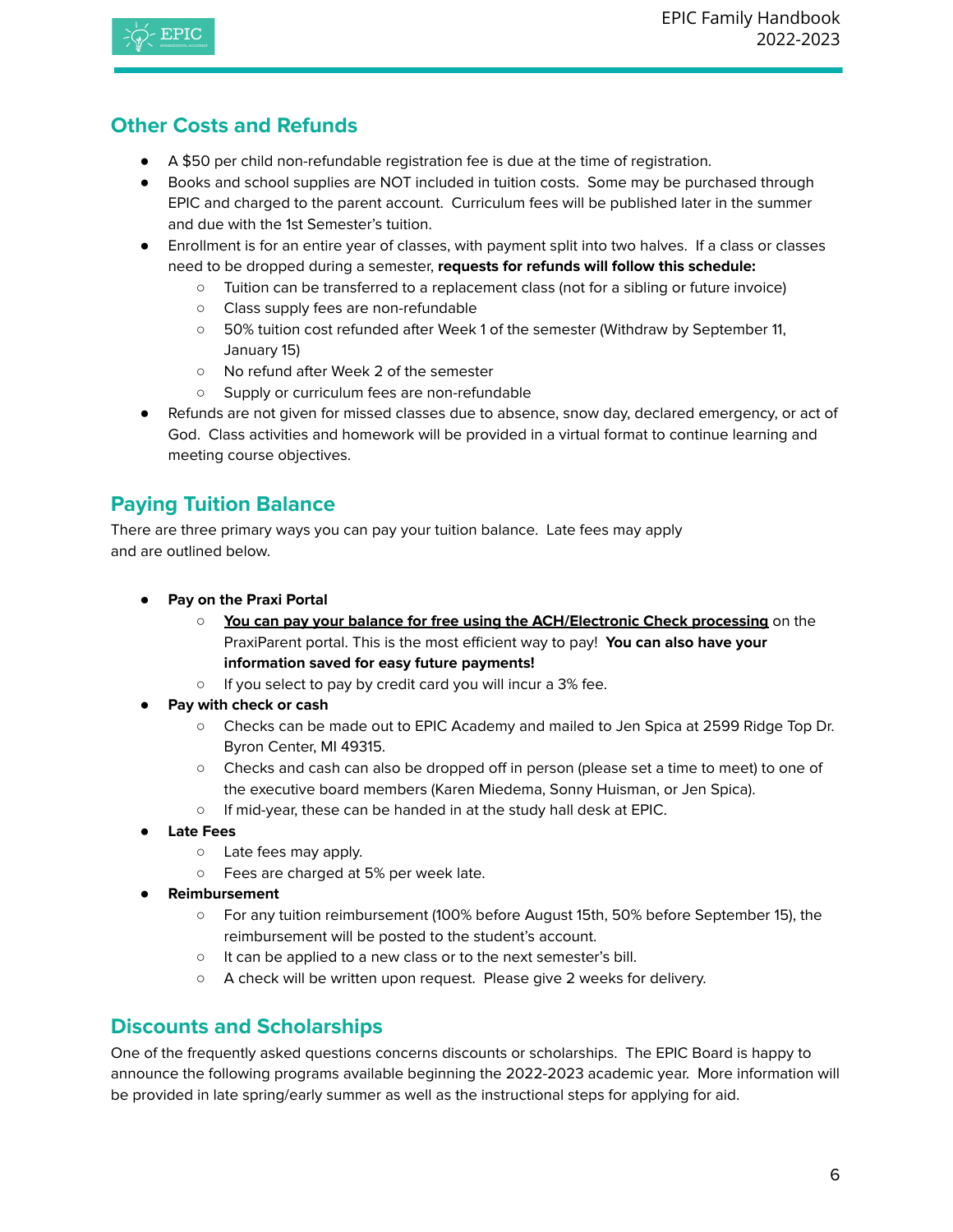

#### ● **Registration Fee Credit**

- Registration fee is \$50 per student.
- For families with 4 or more enrolled students, the registration fee beyond \$150 cumulative will be credited back towards first-semester tuition.
- Credit is not redeemable for cash in the case of withdrawal.
- **Scholarships** 
	- Using Board directed funds from the scholarship donation account, families can be awarded scholarships to help offset costs of tuition and class fees.
	- Applications based on financial need and family size will be accepted throughout the year as funds allow. The EPIC Board will disperse funds at its discretion.
	- Scholarships will vary in amount but will be given only as a credit on the family account. Any unused credit will be placed back in the EPIC scholarship fund. Credits cannot be rolled over to future EPIC years or registration fees.
	- Application for scholarships must be renewed each EPIC year.

## <span id="page-6-0"></span>**Class Expectations**

- **1. EPIC Academy is not an ancillary program. If you join our EPIC family, you will have the opportunity to:**
	- **a.** Choose the classes that best fit the needs of your homeschool. Classes are selected a-la-carte for customization of workload and desired content areas to fit with what is done at home. Use the Course Catalog to ensure you understand what is intended for the class. Please consider the workload when making class decisions to maximize success in the classroom.
	- **b.** Commit to be all in for the classes you choose. Parents should help hold all of their children accountable for homework and projects. Classwork is not optional, but accommodations can be made with conversations with staff and administration.
	- **c.** Take all-inclusive classes. Courses provide a full load in the content area. Teachers will launch lessons on Monday with follow-up to be done throughout the week.
- **2. Make Class Attendance a Priority:** Quarterly breaks are scheduled throughout the year. Avoiding unnecessary or extended absences will help ensure students are reaping the most from their classwork, especially at the Middle and High school levels.
- **3. Teachers act like mentor coaches or tutors.** In order to comply with the Michigan Homeschool Law, parents are the primary educators in all subject areas for their children. EPIC Teachers provide course lessons and work felt necessary to fully complete a credit-based class. Grades are also issued as a suggestion based on work completed. In the end, it is the responsibility of the parent to teach and assess their child's work.
- **4. All EPIC families must have an active PraxiSchool Parent Account and active email regularly checked.**
	- **a.** Praxi is where balances can be paid, homework is posted, shout-outs and discipline notifications are published, and announcements are given.
	- **b.** Middle and High School students are also required to activate their student portal praxi accounts. It is optional for elementary students.
	- **c.** All EPIC Families must have an email on file that is regularly checked for important weekly email communication.
	- **d.** Technology is important to maintaining excellence in academics throughout the week outside of Monday classes. Teachers may require the use of access to things like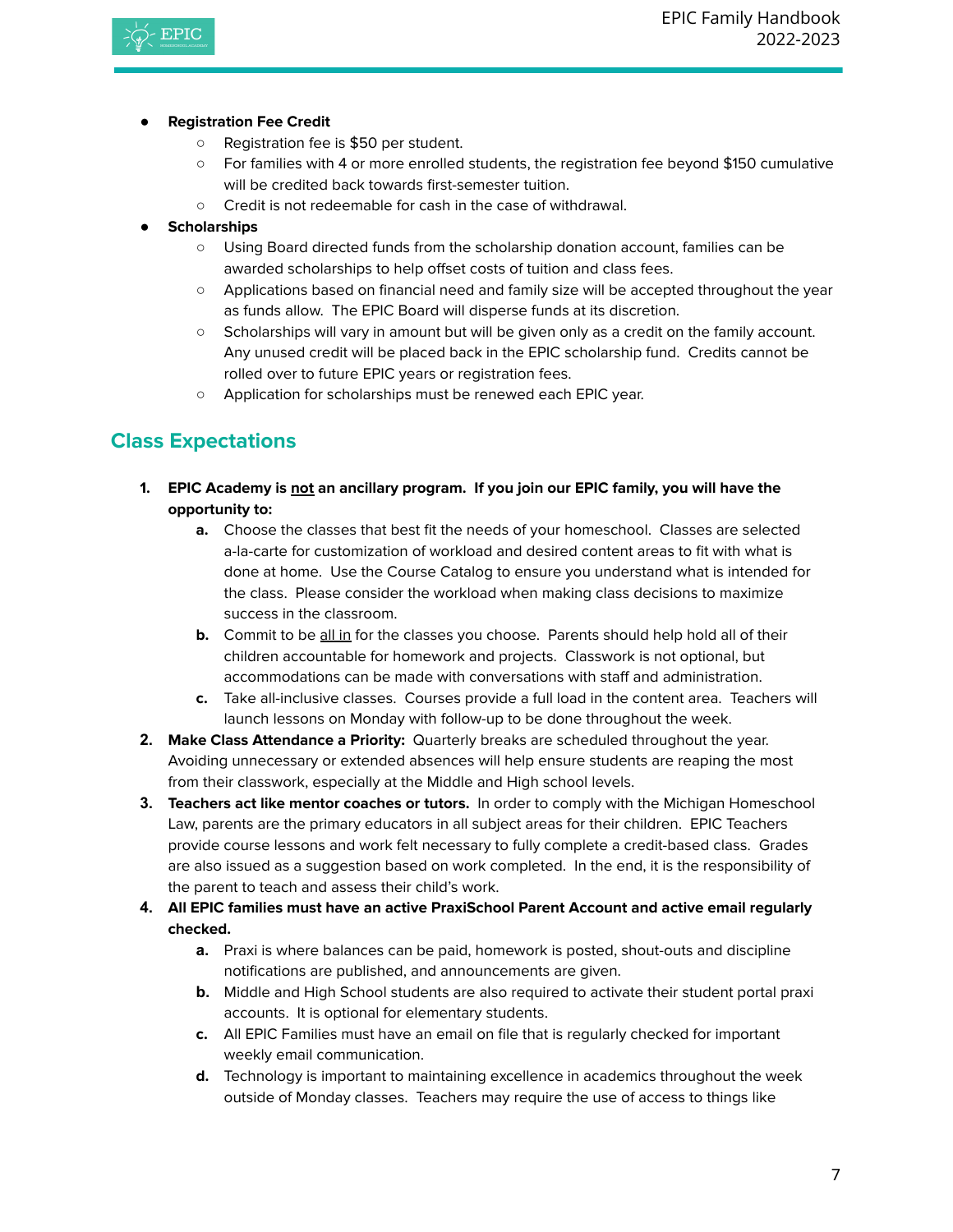

google drive products, flip grid, google classroom, internet searches, youtube, and more.

#### **5. Accountability and Expectations**

- **a.** At the elementary level, parents are expected to work as partners in learning. Dictation, hands-on project help, technology assistance, and guidance through content are expected of parents throughout the week.
- **b.** At the middle school level, parents are expected to begin the transition to giving their students autonomy for completion of work and taking on some of the responsibility of assignments, final projects/editing, and time management.
- **c.** At the high school level, it is imperative that students begin to take ownership and hold themselves accountable for their work. However, parents need to be prepared for weekly check-ins with their students and to step in when needed.
- **d.** Teachers welcome your homework questions and are open to conversations about adaptations to fit your child's unique needs. Please contact them directly using the Staff Directory on the Parent or Student Portal.

#### **6. Preparedness**

- **a.** A complete book and school supply list will be available around the first week of August.
- **b.** Students are expected to come to class prepared with required text, supplies, and completed projects and homework.

## **Course Catalog**

<span id="page-7-0"></span>You can find our Course Catalogs for [Elementary](https://docs.google.com/document/d/1fh3dcjTT-ScgAo-5oVlhmfv3JTaiyG8m_8rrEmsDpkg/edit?usp=sharing) and [Middle/High](https://docs.google.com/document/d/18CK3auD4_P5yCioELdH1kupAdMEosPSiPKjavhqHnvg/edit?usp=sharing) School. The Course Catalogs contain class descriptions, prerequisites, a list of needed books and supplies, and information on our EPIC teachers based on information currently available (subject to change). Updated lists of books, supplies, and instructors will be available around mid-July.

# <span id="page-7-1"></span>**Freedom to Learn**

### **Overview**

The EPIC Board is committed to ensuring the freedom of families to experience education and learning to suit their needs. With the experience of a global pandemic and the various mitigations at government and societal levels, this commitment was tested and a more formal statement regarding EPIC's stance was created. The "Freedom to Learn Plan" was formed in the summer of 2020 and continues to this day, no matter what situation may arise. The EPIC Board hopes to continue to extend this freedom with the EPIC families and staff, but understand adjustments may need to be made along the way. This educational plan is broad to suit foreseeable future events or outbreaks.

## **Goals of Freedom to Learn**

1. Respect the wishes and protocols of Peace Church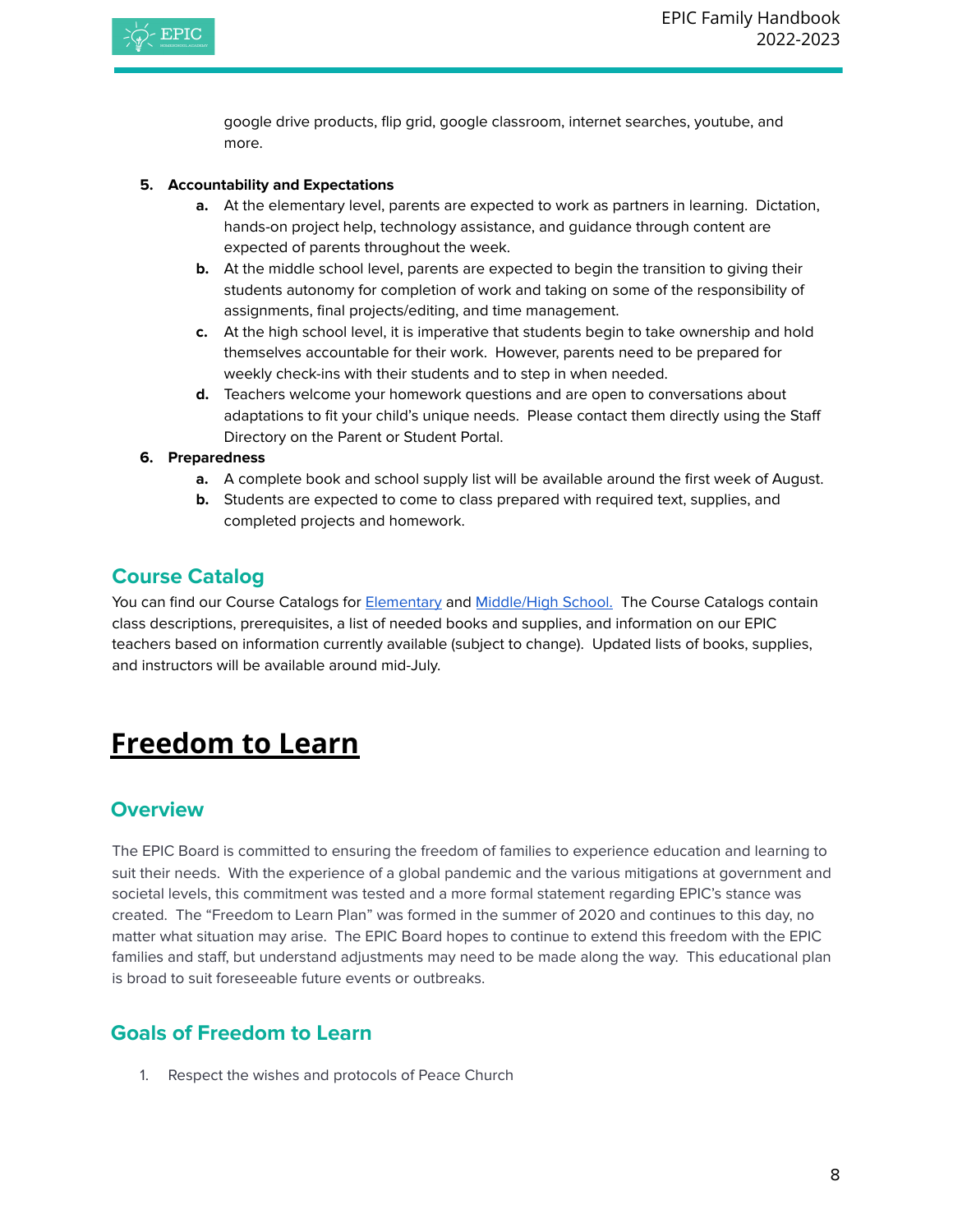

- 2. Honor the desire of EPIC families who have come seeking an excellent program assisting them in their homeschool journey
- 3. Seek to find balance in obeying our Earthly leaders while maintaining the freedom promised to citizens in the Constitution as we seek to represent Christ in all we do
- 4. Provide a quality experience, even if it is not 100% meeting EPIC's desired outcomes
- 5. Provide flexibility and nimbleness to move from one level to another without adhering to specific directives from political officers

## **Freedom to Learn Levels**

- 1. **Level 1:** In this level, EPIC moves forward with in-person experiences as normal. While the world outside may not be functioning at the same "level", the leadership of Peace Church and the EPIC Board feel confident in continuing forward as a ministry program.
- 2. **Level 2:** EPIC may be forced to move to level 2 in the event Peace Church no longer feels comfortable with hosting our group in person. In this instance, the Board will encourage teachers to host virtual learning opportunities as well as occasional small group in-person activities. Families or teachers can host classes or small groups in their homes for learning best done in a group. These in-person activities are optional, but students in a credit-based class should find alternatives if the one offered is not used.
- 3. **Level 3:** In this level, there appears to be imminent danger or threat and the leadership of EPIC in partnership with its teachers feel it is best to not endorse any in-person gatherings. Teachers will still provide virtual learning opportunities to move forward in the content area to the best of their ability.

\*If Level 2 or Level 3 learning occurs for more than 3 consecutive weeks, all elementary classes will be canceled for the remainder of the quarter/semester. Middle and High School classes, except for PE, Art, and possibly others, will continue in the course of learning.

## **Freedom to Learn Precautions**

There are many viruses and bacteria (not to mention things like lice) that can impact the health of people when gathered together. As a reminder, here are good practices to keep in mind out of respect for others.

- If a student is running a fever of over 100°F, please keep them home from EPIC. Please allow for 24 hours without signs of fever before returning.
- If a child is violently coughing, vomiting, or quite unwell it is asked they stay home from EPIC. Not only does it help protect others, but most likely your student will not have an effective day of learning.
- Students who become ill at EPIC will be required to go home. Please make sure an emergency contact is on file to pick up in the event a parent cannot come.
- Remind your child to avoid sharing things like hats, hairbrushes, and drinks.

## **Other Mitigations**

In line with sharing the freedom shared with us by Peace Church, EPIC extends this freedom of choice to our EPIC staff and families. At no point will EPIC require the use of face masks. Students and staff are welcome to wear them, but they will never be required. Social distancing is not something we will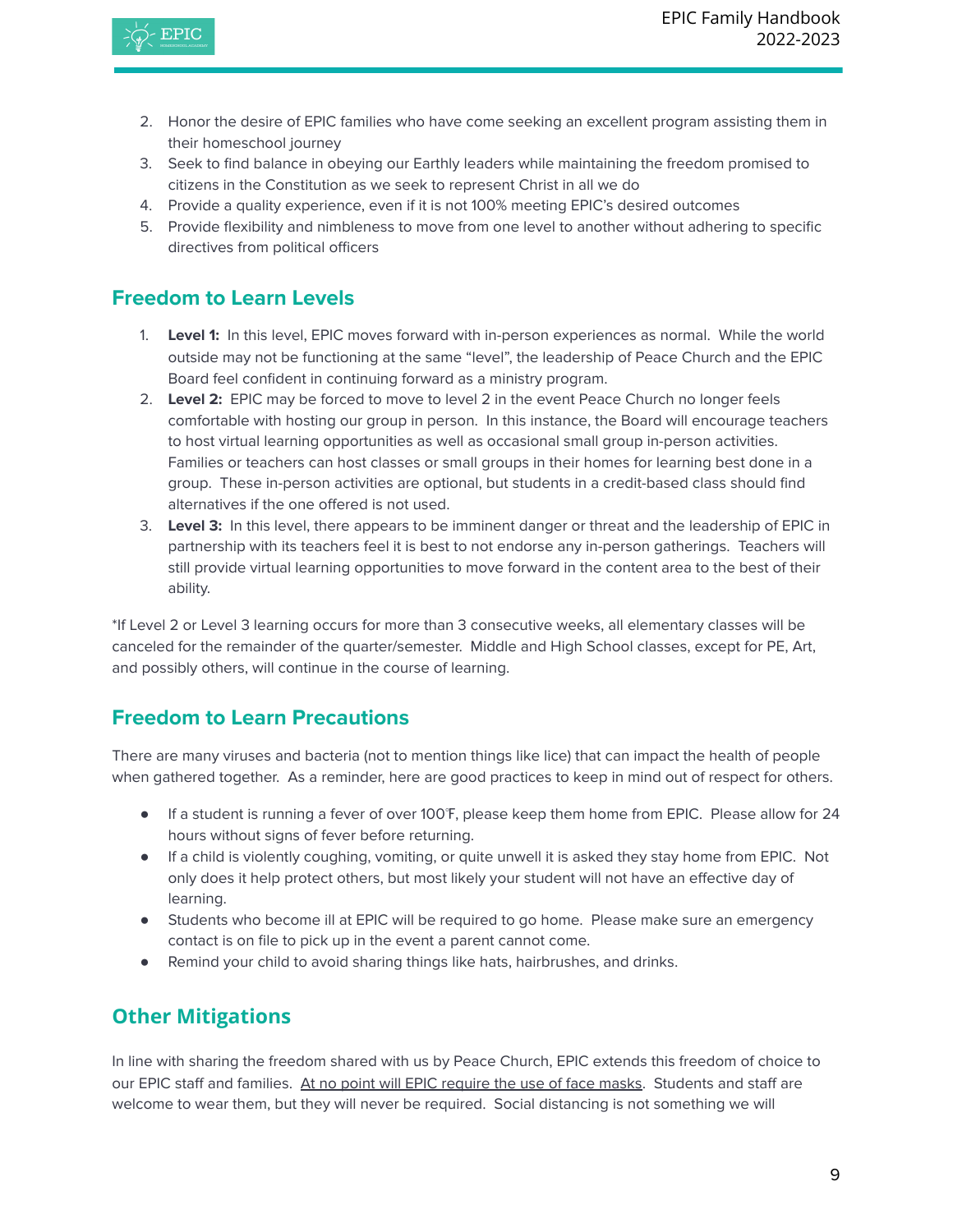

encourage or enforce at EPIC. We believe in the God-ordained design of His people living in community and fellowship with one another, not enmity which is what social distancing can breed. If older students feel the need to distance, we will accommodate to the best of our abilities.

## **Protecting EPIC Academy and EPIC Families**

All EPIC Families are required to sign an assumption of risk and liability waiver form upon registration. If you have questions or concerns regarding this waiver, please contact the office.

# <span id="page-9-0"></span>**Policies and Procedures**

## **Attendance**

Attendance is taken at the start of each class with unexcused or excused tardies and absences. This is imperative to maintaining the safety of our entire EPIC student and staff body.

**Tardy-** 10 minutes late arrival to class

**Unexcused**- No communication about absence ahead of time or the morning of in the case of illness or weather.

**Excused-** Permission from another teacher (hall pass) or notification via the absence reporting on the parent portal.

#### **Reporting an Absence:**

- Online Portal Reporting
	- Login to your parent portal then Click on "Online Forms"
	- Select the child to report the absence for and select "report absence" from the drop-down menu. Click "start new form"
	- Fill out the information and submit
	- Connecting with teachers regarding lessons or work missed or delayed due to absence is the responsibility of the parent and student.
- Phone Call (last-minute only)
	- For last-minute absences due to illness or weather, you may report your student to the EPIC phone line to be published later in August.

### **Connection with the Community**

- A Staff Directory is available on the parent and student portals
	- Students have access ONLY to their personal teachers
	- Parents have information on all EPIC staff
	- Email is often the most efficient way to communicate questions or receive clarification from teachers
	- Please notice communication preferences of teachers noted on their syllabus
- An EPIC Family Directory is also on the portal
	- Information is only published with permission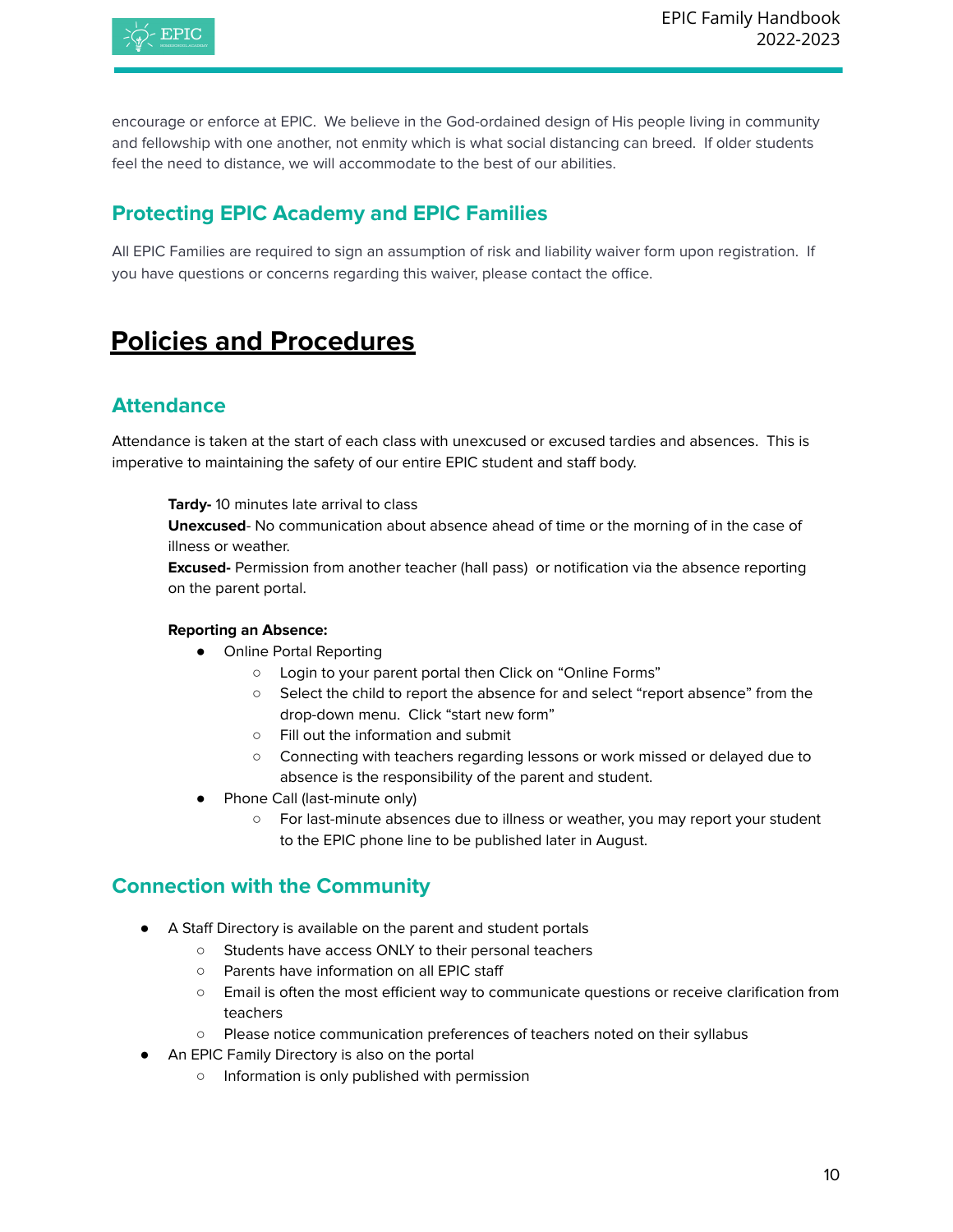

○ This information is available only to current EPIC families with an active Praxi School login. Please treat this information with the same safety and regard for privacy as we do.

## **Turning in Homework**

Homework and projects are not optional since EPIC is not an ancillary program and strives for academic excellence. Arrangements can be made in circumstances of schedule, abilities, learning challenges, and life circumstances ahead of time with a teacher. Homework turn-in policies will be teacher-directed, ranging from physical turn-in on EPIC Mondays, email, or Google platforms such as docs, slides, or sheets. Homework not turned in is marked excused or unexcused.

| <b>Excused</b>                                                                                                                                                                                                                                                                           | Unexcused                                                                                                                                                                                                                                                                                                                                    |
|------------------------------------------------------------------------------------------------------------------------------------------------------------------------------------------------------------------------------------------------------------------------------------------|----------------------------------------------------------------------------------------------------------------------------------------------------------------------------------------------------------------------------------------------------------------------------------------------------------------------------------------------|
| Completed homework failed to turn in will have no<br>penalty if:<br>$\mathbf{1}$<br>Parent sends a picture or emails a<br>scanned copy of it.<br>2. Homework is turned in via email on the<br>same day.<br>Homework arranged for a later due date<br>3.<br>PRIOR to vacation or absence. | Homework is unexcused if a student shows up to<br>class with unfinished work.<br>All unexcused late homework will be docked 5%<br>for each day it is missing. This will be marked as<br>an I/C (incomplete on the grades page on the<br>portal).<br>All homework late due to vacation or absence that<br>is not arranged prior is unexcused. |
|                                                                                                                                                                                                                                                                                          |                                                                                                                                                                                                                                                                                                                                              |

If excused homework isn't turned in by an agreed-upon adjusted due date, the 5% per day rule will go into effect.

## <span id="page-10-0"></span>**Grades**

Grades can be viewed on the parent and student praxi portals at any time. As soon as a teacher inputs a grade, it goes live on the portal. It is the most up-to-date information available.

- **1. Grading Scales**
	- a. Most Elementary Classes will use the ESN grading scale.
		- i. E- Excellent, above and beyond what was expected or required
		- ii. S- Satisfactory, meeting expectations
		- iii. N- Needs Improvement, incomplete work or projects
	- b. Most Middle and High School Classes use a 10+/- Scale

| 100-94 A | 84-80 B- | 69-60 D |
|----------|----------|---------|
| 93-90 A- | 79-75 C  | <60 F   |
| 89-85 B  | 74-70 C- |         |

- c. Other enrichment style classes such as art, elementary gym, music, etc. may choose to only do quarterly comments which will be seen on the printed progress reports at the end of each quarter.
- 2. **Incompletes-** Incomplete grades are shown as an I/C and are in red font on the portal. They average into the grade as a zero at the Middle and High School levels.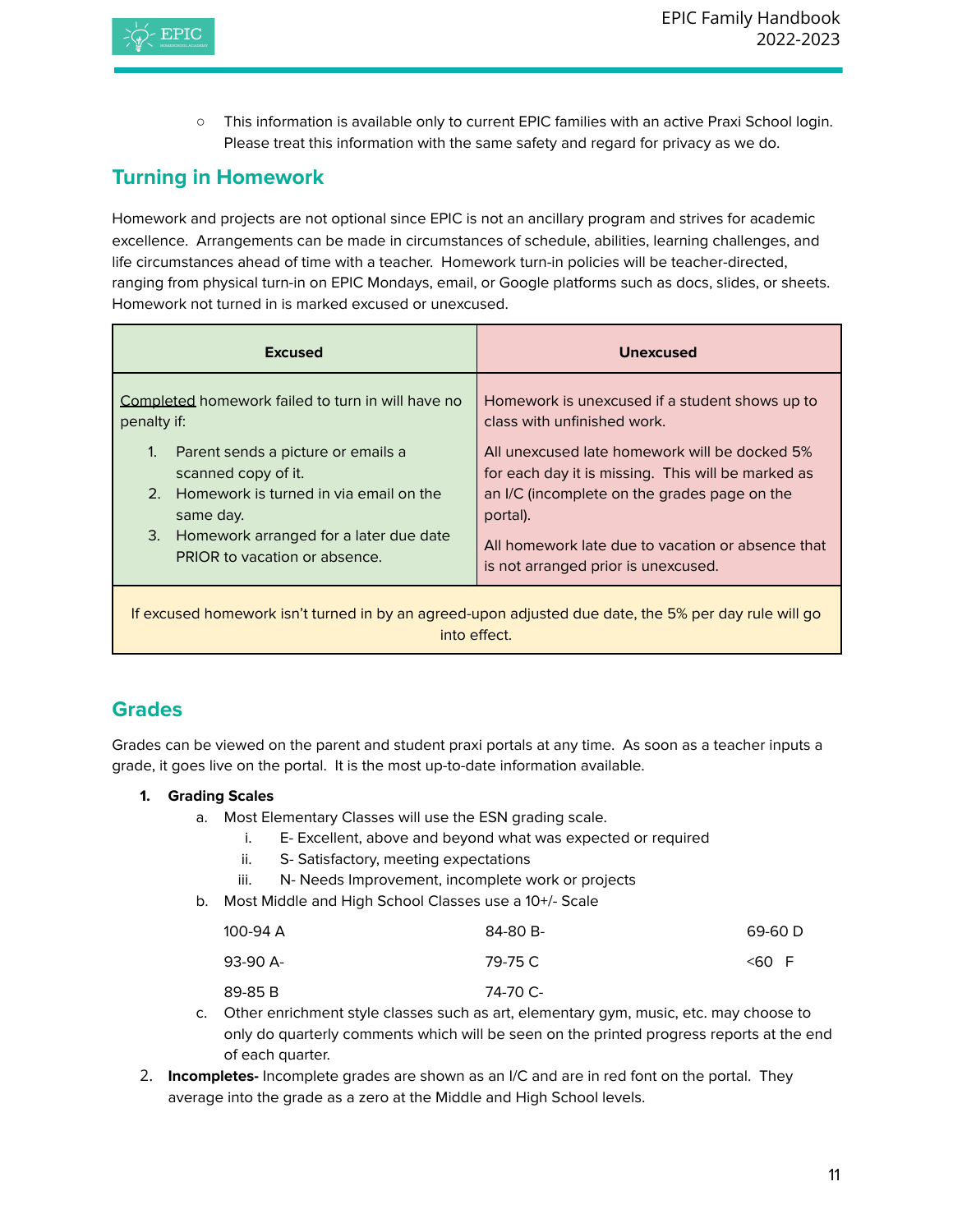

- 3. **Quarterly Progress Reports will be printed** with additional comments and available at Conference & Coffee Events. Reports can also be requested at any time: [epichomeschoolacademy@gmail.com](mailto:epichomeschoolacademy@gmail.com).
- 4. **Grades and Transcripts** It is the ultimate authority of parents to issue a final grade on a transcript per Michigan Homeschool Law. **These reports are to be used as guidance only.**

## <span id="page-11-0"></span>**Dress Code**

Parents should encourage students to come to EPIC dressed with the mindset of modesty. Respect for others in how students present themselves is key. We want our students to dress for success!

- Clothing should be neat and clean and provide appropriate coverage.
- Please be sure shirts are long enough to cover the midriff, and skirts and shorts are a modest length.
- Please be sure leggings are paired with a shirt or skirt that covers the bottom.
- If there is any question regarding the dress code or any concerns regarding your child's interpretation of the dress code email Sonny at shuisman.epicacademy@gmail.com.

## <span id="page-11-1"></span>**Cell Phone and Tablet Use**

Cell phones, iPads, and tablets will not be permitted during class time **unless requested specifically by the classroom teacher or if needed for related course work**. Teachers maintain the right to ask that phones or devices be put in a classroom basket for the duration of class.

**Devices can be used during study hall for educational purposes only.** No social media, YouTube, Netflix, video games, or other unnecessary streaming will be tolerated. Listening to music with personal listening devices (earbuds/headphones) is allowed. Music should not be shared with others. After one warning, devices will be taken and given directly to the child's parents. We would like to promote community, conversation, and relationships amongst our students, and devices such as these are not conducive to that environment. We do not have the capacity to monitor what is happening on each student's private device and desire to maintain safety and accountability for all of our students. Access to all emergency contacts is available to our staff. Your child will have access to an EPIC staff phone if they need to contact you.

# <span id="page-11-2"></span>**Conduct and Behavior**

## **"Be" Attitudes**

These are the main behavioral guidelines for EPIC.

- 1. Be Respectful
- 2. Be a Builder
- 3. Be Prepared
- 4. Be Where You Belong
- 5. Be on the Lookout

We encourage our students to be respectful of both the people at EPIC and the space/supplies we use, to use their words to build others up, to be prepared for each class by coming with the appropriate supplies and completed homework, to be in their scheduled classroom or study hall rooms and NOT wandering the halls, and to be on the lookout for ways to help or encourage others at EPIC.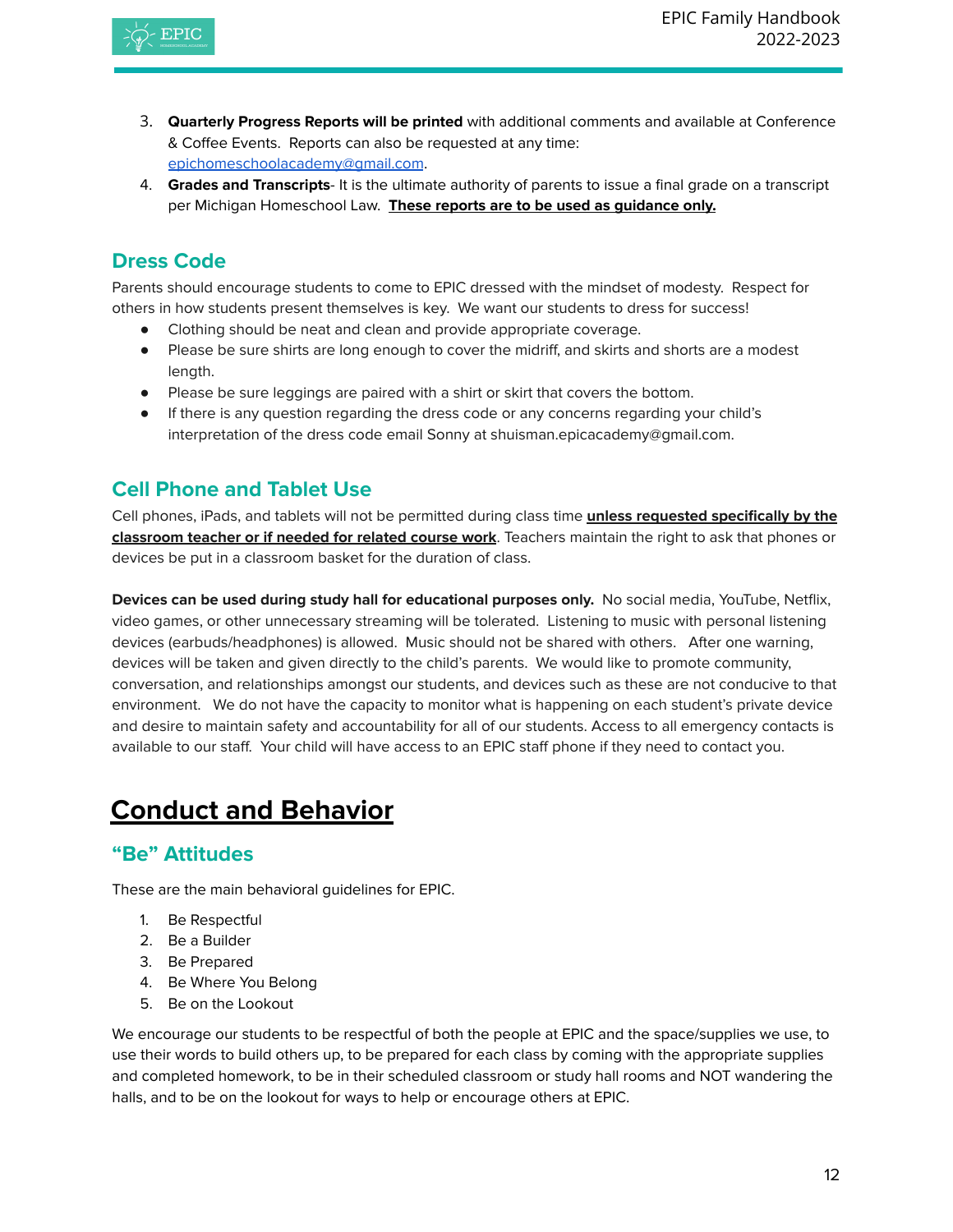

## **Behavior Management**

Each teacher will implement their own "whole class" management incentives as they see fit. Individual behavior issues will be tracked by the classroom teacher in their PraxiSchool classrooms. When you visit your child's PraxiSchool page, you will be able to see all behavior-related notations, both good and bad under the "Behavior" tab.

We'll work on a "three strikes" system. Each classroom teacher will monitor their students' behavior, and if needed will issue a verbal warning about inappropriate behavior (strike 1). If a teacher needs to continuously talk to the same student about the same issues, s/he will contact Sonny, who will then talk to the student directly (strike 2). If issues continue, Sonny will contact the parents directly (strike 3) and put a plan together to avoid further issues. If issues continue after the third confrontation, the student will be asked to take a break from EPIC for a time. This will be determined on a case-by-case basis. There are specific protocols in place for any violence, threat of violence, or encounters of a sexual nature. If you would like details about these protocols, please contact administration.

## **Shout Outs**

We love to foster an environment where doing the right thing and going above and beyond is celebrated and acknowledged! Shout Outs will be issued to students when they are "caught" being extra helpful or exhibiting one of the Fruits of the Spirit in an "above and beyond" manner. Shout Outs will be issued and tracked using our PraxiSchool system. A record of student shout outs can be found under the "Behavior" tab on the Portal. Students who are issued Shout Outs will be entered into drawings a few times a year to win fabulous prizes! Students will be entered the same number of times as the number of Shout Outs they earned.

## **Incident Reports/Special Circumstance Issues**

There may be times that extenuating circumstances warrant additional attention, such as an injury, an urgent behavior issue (violence, or something sexual in nature), an observation of concern (self-harm, depression, anxiety), or specific conversations with students that may need to be documented. In this case, an "Incident Report" will be filled out by the concerned party/witness and followed up on by Sonny Huisman, our program director.

# <span id="page-12-0"></span>**EPIC Monday Details**

## **Breaks and Lunch**

- 1. Students who attend classes over the lunch hour will be given a common area to eat. Snack and bathroom breaks are also held throughout the day between classes.
- 2. There is NO MICROWAVE available and NO COLD STORAGE. All food should be kept cold or hot on its own. Lunch boxes should be labeled with the student's name.
- 3. It is recommended that students bring a *labeled* water bottle to use throughout the day to be filled at drinking fountains.
- 4. Lunch and recess are supervised by volunteers.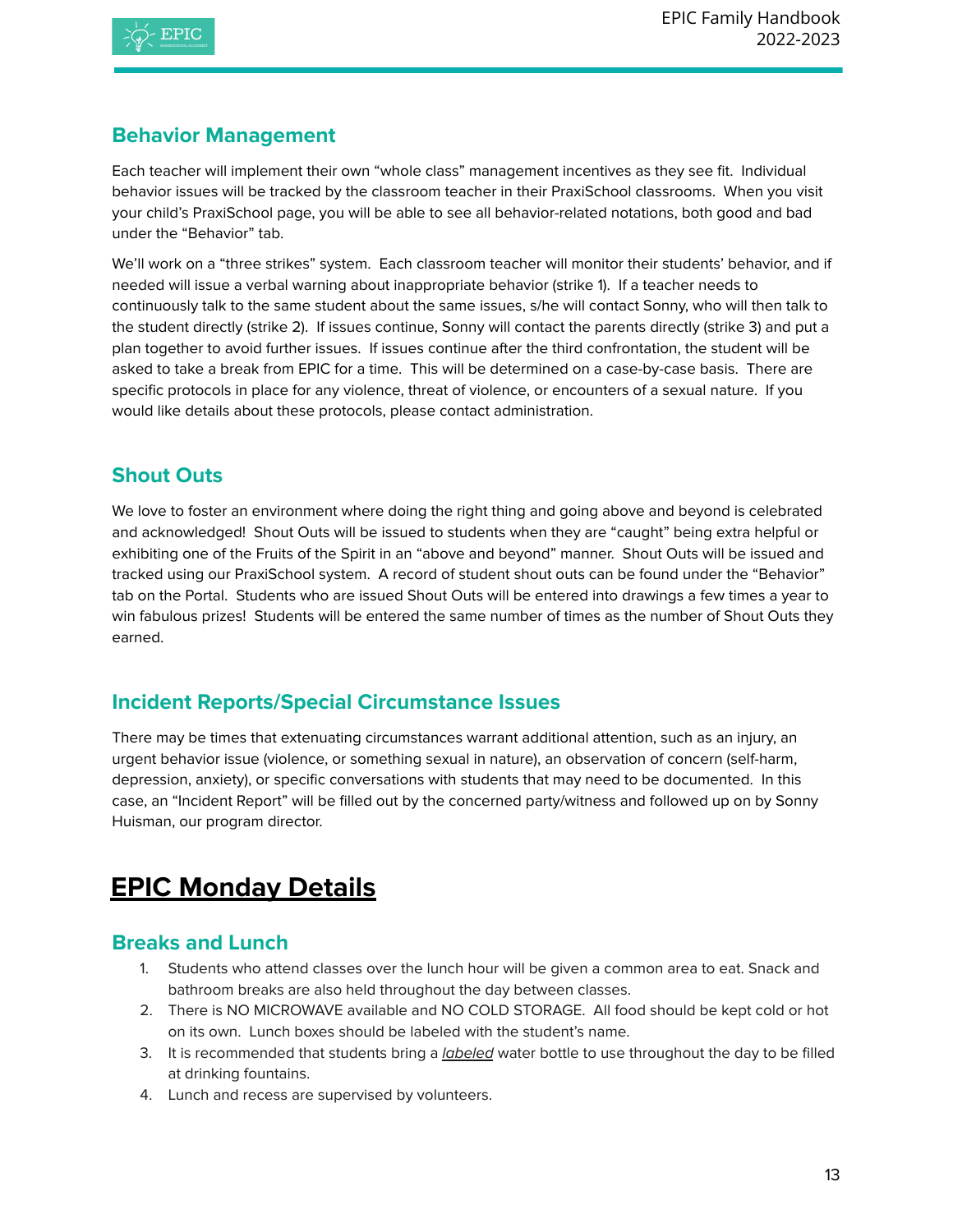

#### **Recess**

- 1. Students will be allowed free playtime after they have eaten their lunches.
- 2. Students are allowed to play outside during this time, but must stay either in the entry area, the sidewalks, the area near the handicap parking, or the side yard on the north side of Peace Church (only with recess duty volunteer monitoring).
- 3. Students are NOT permitted in the landscape areas on either side of the entryway OR in the grass between the handicap parking area and Cherry Valley Road.
- 4. Days with inclement weather will have recess time hosted inside in available areas.

## **Lost and Found**

Items collected throughout the EPIC day are collected and on display in the main atrium near the front desk. Items will be kept for 2 weeks then donated. Please label all of your student's belongings, especially lunch bags, coats, backpacks, folders, water bottles, and textbooks.

## **Study Hall**

The Peace Church Lobby will be available all day as a Study/Social Hall for families waiting on students participating in classes. If a quiet atmosphere is desired, a separate room will be offered as a quiet study hall. Individual rooms are available for parents who want to work with some of their children during class hours.

Students who are not in a class must check in with the Study Hall Monitor and either be in a private room with a parent or be in a designated Study/Social Hall room. Students who will be taking a study hall without the monitoring of a parent will be responsible to bring their own work or quiet activity to **do during that time and will be expected to work quietly without disturbing those around them.** Please see the sections above on cell phone and device use AND on expected conduct. Study hall for all students who are not with a parent is now \$50 per class period, per year.

## **Parking**

Please enter Peace Church at the main entrance on the Cherry Valley Avenue side (west side of the church). Please park on the south side of the church and enter the main doors nearest the Worship Center. The handicap parking can be used on request. Cones are set up to block off the drive entrance for the safety of students playing outside.

## **Drop-off and Pick-up**

Please come into the building through the main entrance to Peace Church (to the west). **Elementary students K-5th must be picked up directly from their last classroom at the end of the day.** Middle School and High School students should proceed to the Lobby or parking area after their final class for pick up.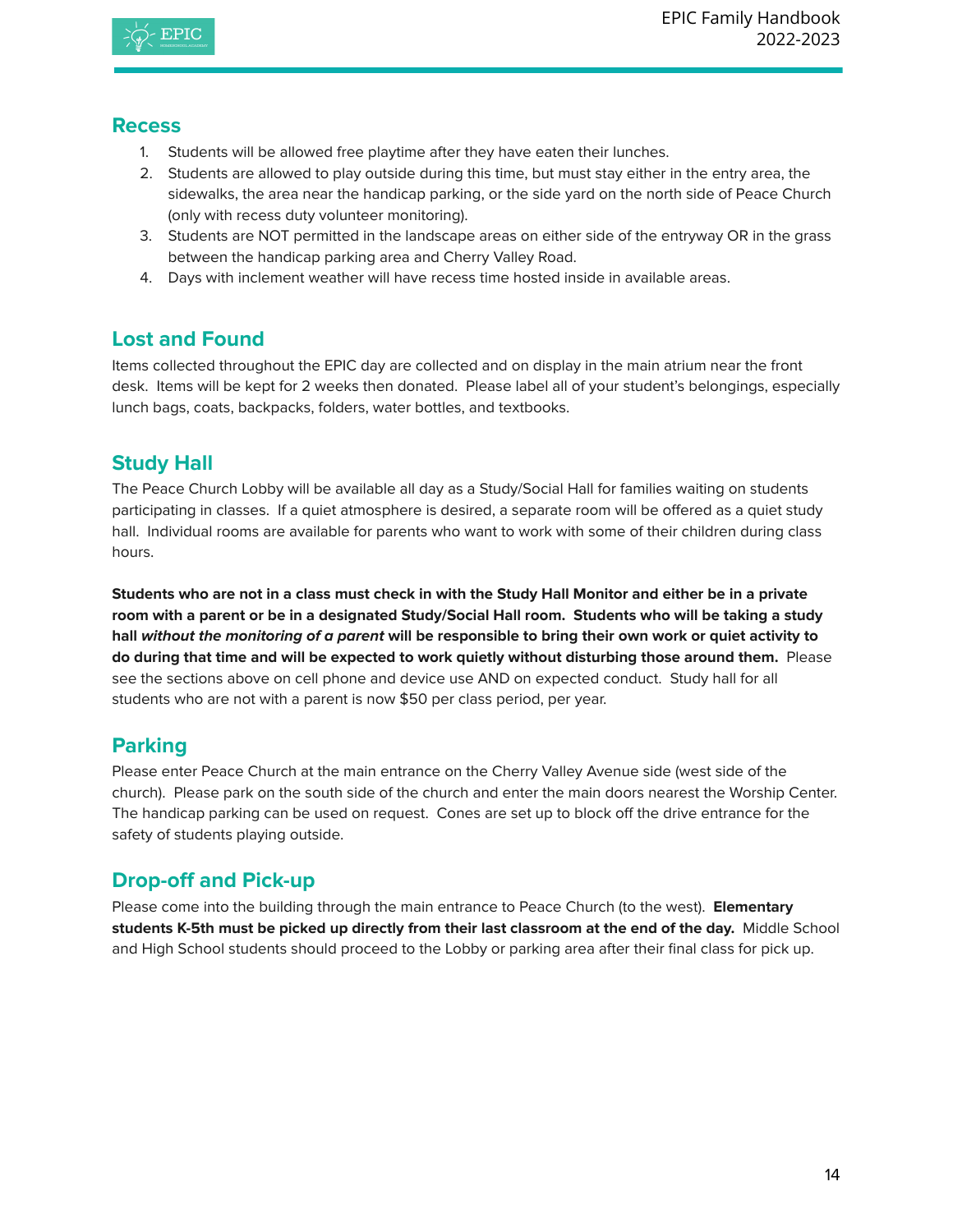

# <span id="page-14-0"></span>**Campus Safety**

## **Secure Facility**

There are several things we do to ensure that the Peace Church Facility is safe and secure for your children:

- All doors to Peace Church are locked \*except\* for the front entry doors off of Cherry Valley Avenue.
- A monitor is stationed at all times at a table at these front entry doors to keep an eye on coming and going traffic as well as study hall areas.
- Lunch and Recess monitors are assigned to monitor students during lunch and recess time.
- Attendance is taken during each class and study hall, ensuring any students in the Peace Church building are monitored and accounted for.
- Our campus is a closed campus for all students. This means they will not be permitted to leave the building without a parent, another trusted adult, or sibling without parental permission.
- Students who are independent drivers can have a permission form submitted by a parent to be able to leave campus during lunch or study hall hours. This form can be found on the parent portal.
- Any student MUST be signed out with the study hall monitor if arriving or leaving EPIC early. Elementary students must be signed out by an approved guardian or contact on file. Emergency contacts can be added on the parent portal.
- All visitors should check in with the study hall monitor. Visitors who are not parents, guardians, or there for a specific class presentation or purpose, must have prior approval. It is expected for all visitors to help maintain a safe and healthy environment at EPIC by complying with the handbook guidelines. Those who choose not to respect these desires may be asked to leave.

## **Emergency Protocols and Drills**

Please know that we have specific protocols in place in the unlikely event of a:

- **Fire** evacuating the building
- **Tornado Warning** escorting students to safe places within Peace Church
- **Lockdown** protecting students if a known threat is in the area surrounding the church
- **Inclement Weather** contacting parents regarding early pick-up during unexpected afternoon snowstorms

Our EPIC teachers are trained for how to handle each of these situations should the need arise. If you are interested in the specific step-by-step protocols for these emergencies, we can make them available to you upon request. In the case of any of the above emergencies, parents and/or emergency contacts will be made aware through our blast text and email system.

## <span id="page-14-1"></span>**Inclement Weather/Cancelation Policy**

With families coming from all over West Michigan, the EPIC board makes independent decisions on class cancelation. Families are always encouraged to make safety decisions for themselves and accommodations will be provided. Classes will be canceled if:

- A tornado watch or warning is broadcast for our area within one hour of class.
- Snow or ice create dangerous road conditions in our area.